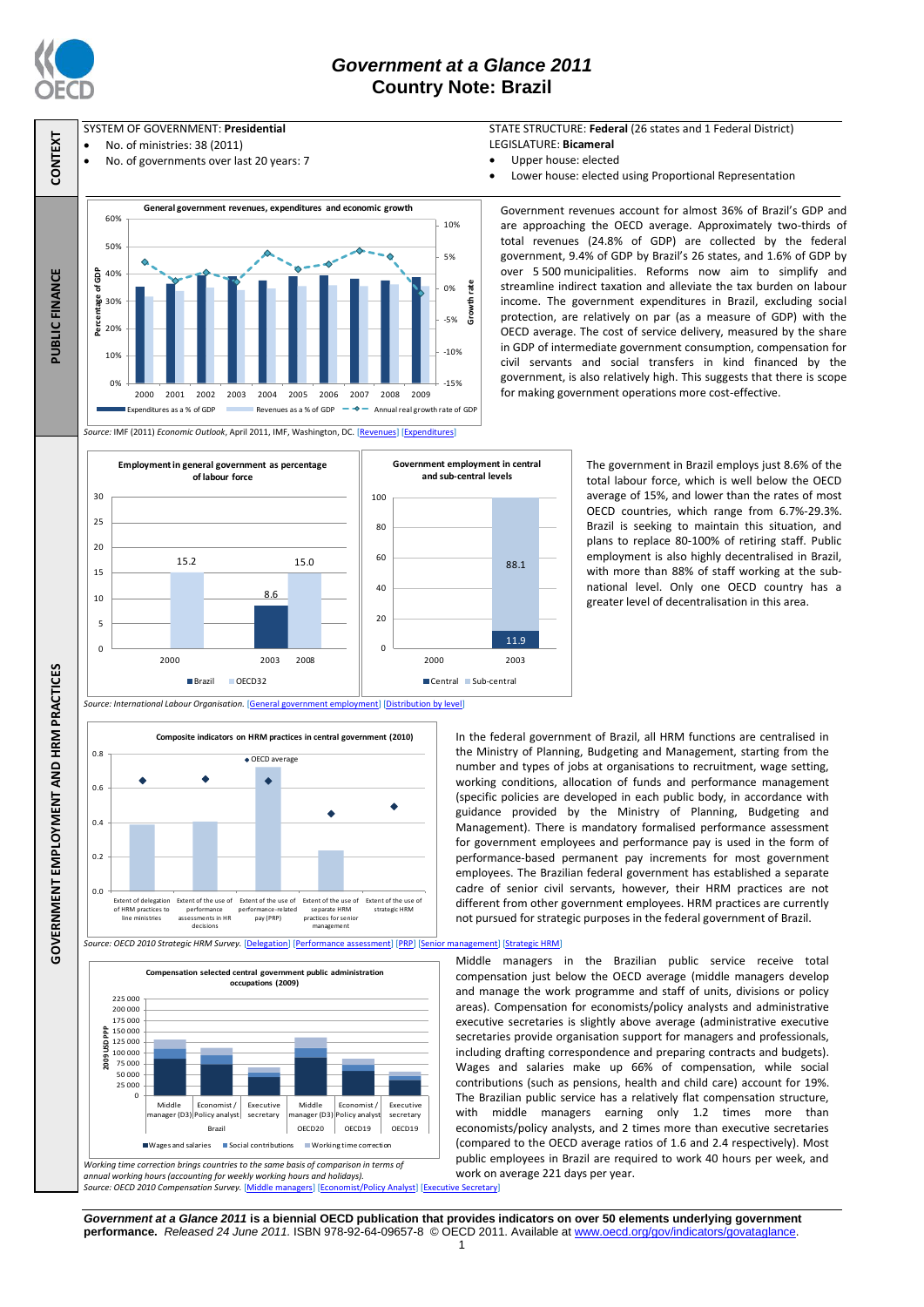

REGULATORY GOVERNANCE

## **Regulatory governance mechanisms (2008)**

| Functions of the oversight body                                                                                                       |      | Percentage of OECD countries<br>responding "yes" | <b>BRAZIL 2009</b> |
|---------------------------------------------------------------------------------------------------------------------------------------|------|--------------------------------------------------|--------------------|
| Consulted as part of process of<br>developing new regulation                                                                          | 2005 | 73%                                              | N.A.               |
|                                                                                                                                       | 2008 | 82%                                              | No                 |
| Reports on progress made on<br>reform by individual ministries                                                                        | 2005 | 43%                                              | N.A.               |
|                                                                                                                                       | 2008 | 56%                                              | No                 |
| Authority of reviewing and<br>monitoring regulatory impacts<br>conducted in individual ministries                                     | 2005 | 43%                                              | N.A.               |
|                                                                                                                                       | 2008 | 50%                                              | No                 |
| Conducts its own regulatory<br>impact analysis                                                                                        | 2005 | 43%                                              | N.A.               |
|                                                                                                                                       | 2008 | 47%                                              | No                 |
| Anticipating compliance and enforcement                                                                                               |      |                                                  |                    |
| Regulatory policies require that<br>issue of securing compliance and<br>enforcement be anticipated when<br>developing new legislation | 2005 | 57%                                              | N.A.               |
|                                                                                                                                       | 2008 | 70%                                              | N.A.               |
| Guidance for regulators on<br>compliance and enforcement                                                                              | 2005 | 37%                                              | N.A.               |
|                                                                                                                                       | 2008 | 47%                                              | N.A.               |
| Existence of policy on risk-based<br>enforcement                                                                                      | 2005 | N.A.                                             | N.A.               |
|                                                                                                                                       | 2008 | 30%                                              | N.A.               |

*This table presents two elements drawn from the wide range of activities for managing regulatory quality.*

The Brazilian federal government has not set up a dedicated administrative oversight body for regulatory management. However within the Presidency of the Republic, the Civil House (*Casa Civil*) plays a key role in the development of an agenda for regulatory management in Brazil.

Draft law proposals are prepared by legal departments in the ministries. Once the projects are sent to the Presidency, the Civil House is responsible for reviewing the proposal for its legality and political convenience. The Civil House is responsible for the implementation of the programme for strengthening institutional capacity for regulatory management (PRO-REG) launched by the federal government in 2007 with the support of the Inter-American Bank of Development. There is no obligation in Brazil to conduct impact assessment in the policy and decision-making process. As part of the PRO-REG initiative, five federal agencies are participating in pilot projects for the implementation of regulatory impact assessment.

*Source:* OECD (2008), *Brazil – Strengthening Government for Growth*, OECD Publishing. [www.regulacao.gov.br](http://www.regulacao.gov.br/)

[\[Oversight bodies\]](http://dx.doi.org/10.1787/888932391127) [\[Compliance and enforcement\]](http://dx.doi.org/10.1787/888932391203)

#### **Disclosure of public sector information (2010)**

|                                                                                                                                                                  | <b>Proactive disclosure</b> |        |                         |  |  |  |
|------------------------------------------------------------------------------------------------------------------------------------------------------------------|-----------------------------|--------|-------------------------|--|--|--|
| <b>Types of information</b><br>disclosed                                                                                                                         | <b>Brazil</b>               | OECD32 | Publication<br>channels |  |  |  |
| <b>Budget documents</b>                                                                                                                                          | ⊙                           | 94%    | MA, OW                  |  |  |  |
| Audit reports                                                                                                                                                    | $_{\odot}$                  | 72%    | MA                      |  |  |  |
| List of public servants and<br>their salaries                                                                                                                    | ⊙                           | 28%    | CP                      |  |  |  |
| Sharing of administrative data                                                                                                                                   |                             |        |                         |  |  |  |
| Administrative data sets                                                                                                                                         | ⊙                           | 66%    | CP, MA, OW              |  |  |  |
| Requirements on publishing<br>in open data formats                                                                                                               | 53%<br>                     |        |                         |  |  |  |
| Required to be proactively published by FOI laws<br>⊙<br>Not required, but routinely proactively published<br>$\cap$ . Notther required nor reutingly nublished. |                             |        |                         |  |  |  |

**OPEN GOVERNMENT REGULATORY GOVERNANCEOPEN GOVERNMENT** 

 $\circlearrowright$  Neither required nor routinely published .. Data not available

CP= central portal; MA= ministry or agency website; OW=other website OECD percentages refer to the percentage of the 32 responding OECD countries that either require that information be published by law or do not require it but routinely publish information.

The federal government of Brazil has put in place various policies to foster proactive transparency and enhance citizen engagement. This began with a push for budget transparency in 2000 and has since been expanded to cover administrative processes and decision making. For example, the Transparency Portal of the Federal Public Administration, created in November 2004, provides free real-time access to information on budget execution, as a basis to support direct monitoring of federal government programmes by citizens. Federal public organisations are also obliged to publish data and information related to budget execution and financial reporting, on a dedicated transparency page linked to their website.

A number of federal public organisations also publish information related to the non-financial performance of their programmes and the social challenges that they address. The Committee for Organisation of Information of the Presidency of the Republic is developing a standard portal for administrative data sets, *DadosGov*, and the Ministry of Planning, Budgeting and Management is working to create the National Infrastructure for Open Data in line with modern principles of open government, including direct access, indexed data and interoperability. These actions have taken place in the absence of a comprehensive freedom of information law, as is present in all OECD countries, although a draft law is currently in the National Congress for approval.

*Source: OECD 2010 Survey on Access to Information.* [\[Disclosure of information\]](http://dx.doi.org/10.1787/888932392153) [\[Publication](http://dx.doi.org/10.1787/888932392172)  [channels\]](http://dx.doi.org/10.1787/888932392172)

*Government at a Glance 2011* **is a biennial OECD publication that provides indicators on over 50 elements underlying government performance.** *Released 24 June 2011.* ISBN 978-92-64-09657-8 © OECD 2011. Available at www.oecd.org/gov/indicators/govataglance.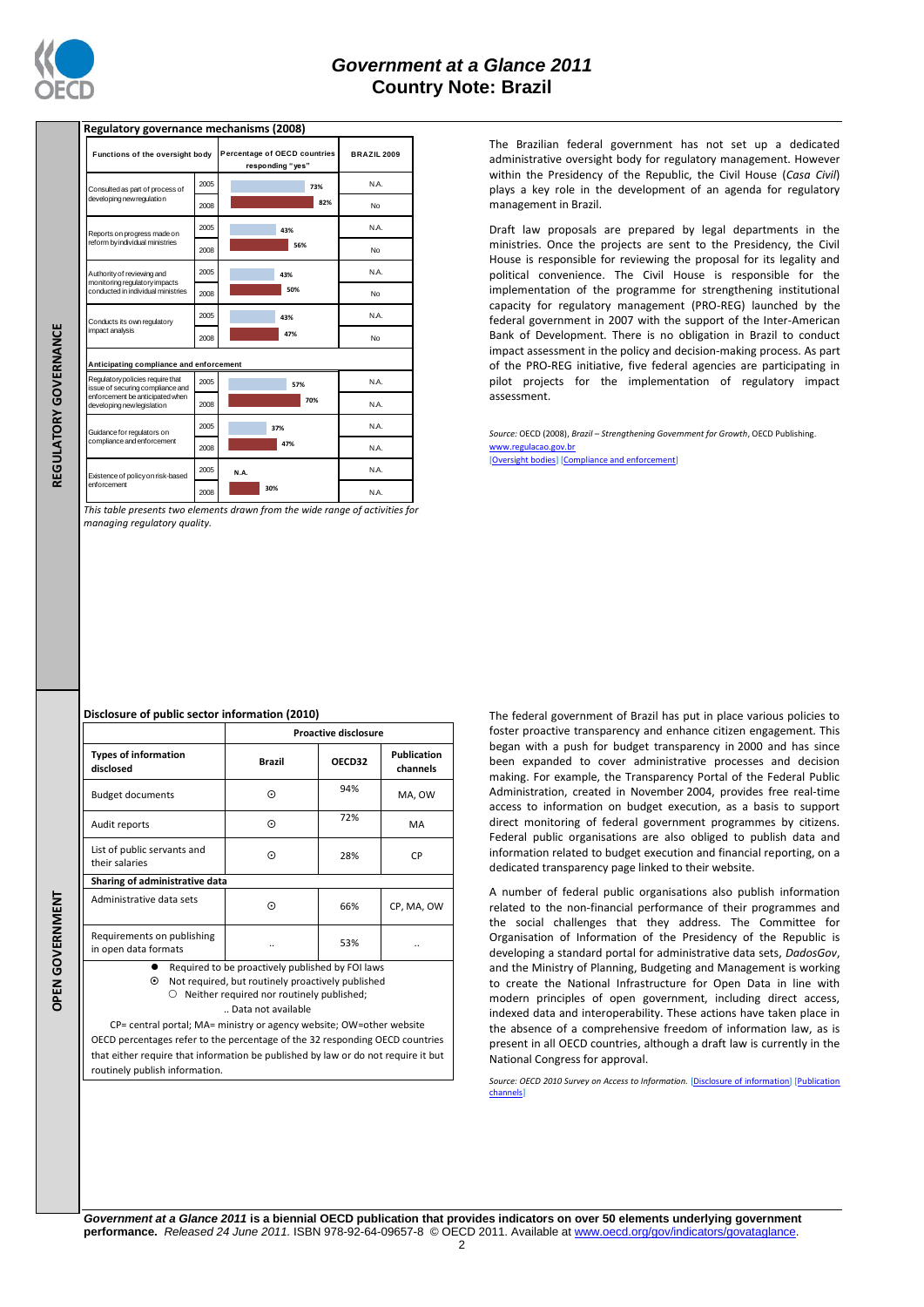

| Transparency in public procurement, 2010                                                                         |                          |                               |                                                 |               |                                             |  |  |  |  |
|------------------------------------------------------------------------------------------------------------------|--------------------------|-------------------------------|-------------------------------------------------|---------------|---------------------------------------------|--|--|--|--|
|                                                                                                                  | Central proc.<br>website | entity website<br>Contracting | Domestic<br>printed or<br>electronic<br>journal | Other website | Pct. OECD<br>countries that<br>publish info |  |  |  |  |
| Information<br>for potential<br>bidders                                                                          | Yes                      | No                            | Yes                                             | No            | 97%                                         |  |  |  |  |
| Selection &<br>evaluation<br>criteria                                                                            | Yes                      | No                            | No                                              | No            | 97%                                         |  |  |  |  |
| Tender<br>documents                                                                                              | Yes                      | No                            | No                                              | No            | 82%                                         |  |  |  |  |
| Contract<br>award                                                                                                | Yes                      | Yes                           | Yes                                             | No            | 100%                                        |  |  |  |  |
| Justification<br>for award                                                                                       | No                       | No                            | No                                              | No            | 59%                                         |  |  |  |  |
| Tracking<br>procurement<br>spending<br>Bercentages refer to the share of OECD countries that reported publishing | No                       | No                            | No                                              | Yes           | 32%                                         |  |  |  |  |

rcentages refer to the share of OECD information "always" or "sometimes".

In Brazil, information on procurement by the federal public administration is made available through the federal procurement portal (www.comprasnet.gov.br), the Official Gazette of the Union (www.redegoverno.gov.br), the transparency pages of individual public organisations, the Transparency Portal of the Federal Public Administration (www.portaldatransparencia.gov.br) and the federal public works portal (www.obrasnet.gov.br). None of these portals, however, provides a one-stop shop for information needed by suppliers or citizens. As such, the federal government could integrate procurement information into one portal as a one-stop shop for suppliers and citizens. As part of this process, attention could focus on understanding the use of the various procurement portals as a basis for evaluating the appropriateness of information and means in which it is made available.

Brazil's federal public administration makes publicly available information on its procurement laws and policies, general and specific information related to bid submission and contract award. In addition, Brazil allows public tracking of procurement spending, something that is achieved in approximately one-quarter of OECD countries. The federal government could enhance transparency in both the pre-tender and post-award phases of the public procurement cycle. For example, in the pre-tender phase, federal public organisations could publish annual procurement plans to allow suppliers to better understand and meet the government's needs. At the other end of the procurement cycle, federal public organisations could publish information on contract amendments above a certain threshold on the federal procurement portal.

*Source: OECD 2010 Survey on Public Procurement*. [\[Transparency in public procurement\]](http://dx.doi.org/10.1787/888932392419)